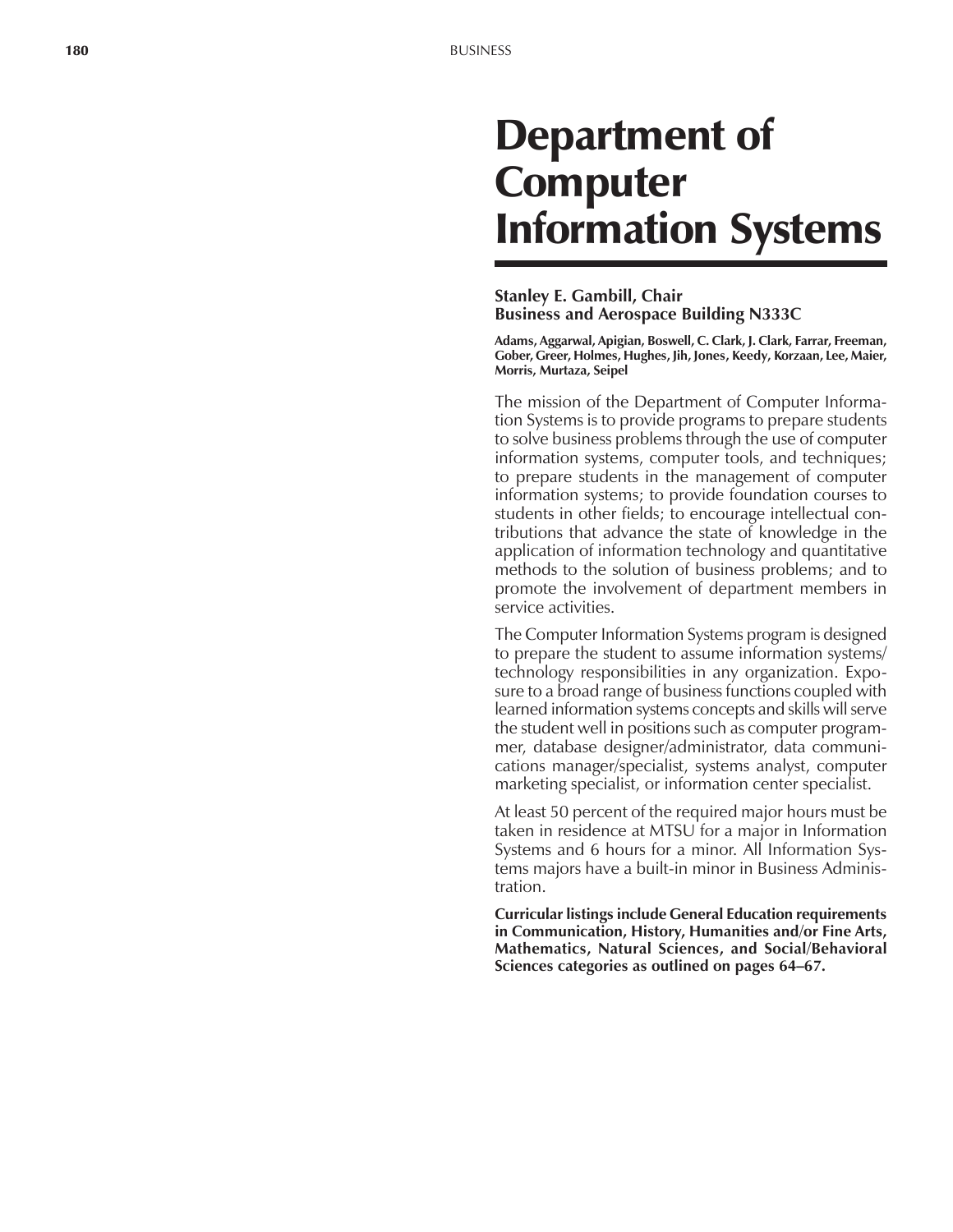# **Major in Information Systems**

In addition to meeting the business requirements (see page 171), an Information Systems major consists of 30 hours of information systems courses. Majors must earn an overall minimum GPA of 2.00 in their required information systems courses.

The following 21 hours are required of all Information Systems majors:

- INFS 2720 COBOL Applications<br>INFS 3200 Business Application
- 3200 Business Application Development
- INFS 3700 Systems Analysis and Design
- INFS 4760 Advanced Programming
- INFS 4790 Database Design and Development
- INFS 4900 Business Data Communications
- INFS 4980 Information Systems Project

In addition, 9 hours of electives must be chosen from the following courses:<br>INES 2200 Introd

- 2200 Introduction to Microcomputing
- INFS 2730 Programming Languages
- INFS 3500 Decision Support Systems<br>INFS 3990/4990 Independent Study
- 3990/4990 Independent Study in Information Systems
- INFS 4200 Data Enhanced Internet Applications
- INFS 4420 Information Systems Internship
- INFS 4500 New Technologies in Information Systems
- INFS 4740 Information Resource Management
- INFS 4830 Database Programming

The following is the required course outline for the Information Systems major with a minor in Business Administration.

#### **Required Program Information Systems-B.B.A. Degree**

| <b>FRESHMAN</b>               |    | <b>SOPHOMORE</b>           |    |
|-------------------------------|----|----------------------------|----|
| ENGL 1010, 1020 (Comm)        | 6  | ENGL 2020 or 2030 or       |    |
| MATH 1630 or 1810 (Math)      | 3  | <b>HUM 2610 (Hum/FA)</b>   | 3  |
| <b>COMM 2200 (Comm)</b>       | 3  | Humanities and/or          |    |
| Natural Sciences (2 prefixes) | 8  | Fine Arts (2 prefixes)     | 6  |
| ECON 2410 (Soc/Beh Sci)       | 3  | HIST 2010, 2020, or 2030   | 6  |
| <b>INFS</b> elective          | 3  | Social/Behavioral Sciences | 3  |
| Non-business elective         | 4  | ACTG 2110, 2120            | 6  |
|                               | 30 | <b>ECON 2420</b>           | 3  |
|                               |    | Q M 2610                   | 3  |
|                               |    |                            | 30 |
|                               |    |                            |    |

|    | <b>SENIOR</b>          |    |
|----|------------------------|----|
| 3  | INFS 3200, 3700, 4760, |    |
| 3  | 4790, 4900, 4980       | 18 |
|    | <b>INFS</b> electives  | 6  |
| 3  | Q M 4010               | 3  |
| 6  | B AD 4980              | 3  |
| 3  |                        | 30 |
| 3  |                        |    |
| 3  |                        |    |
| 3  |                        |    |
| 30 |                        |    |
|    |                        |    |

## **Minor in Information Systems**

A minor in Information Systems consists of 15 semester hours of coursework in information systems, 6 hours of which must be taken at MTSU. INFS 3100 and 3700 are required. In addition, 9 hours of approved INFS electives are required.

## **Combined Minor in Accounting/Information Systems**

A student may obtain a combined Accounting/Information Systems minor consisting of 18 semester hours which include ACTG 3000 (or 2110 and 2120), INFS 2200, 3100, and 3700, plus 6 hours of upper-division ACTG electives, not to include both ACTG 3310 and 3020. This is an excellent minor for students pursuing majors outside the Jennings A. Jones College of Business.

# **Courses in Information Systems [INFS]**

- **1000 Introduction to Computers and Related Topics.** Three credits. An overview of the workings of a computer including hardware, software, and applications. Provides hands-on experience with various software packages. (Not open to business majors.)
- **2200 Introduction to Microcomputing.** Three credits. Microcomputer applications and the microcomputer environment.
- **2720 COBOL Applications.** Three credits. Prerequisite: INFS 2200 or permission of instructor. Systems of commercial computer programming using Common Business Oriented Language in solving business problems.
- **2730 Programming Languages.** Three credits. Object-oriented programming methods. Topics include fundamental programming structures, objects and classes, encapsulation, inheritance and polymorphism, exceptions, graphical user-interfaces and event